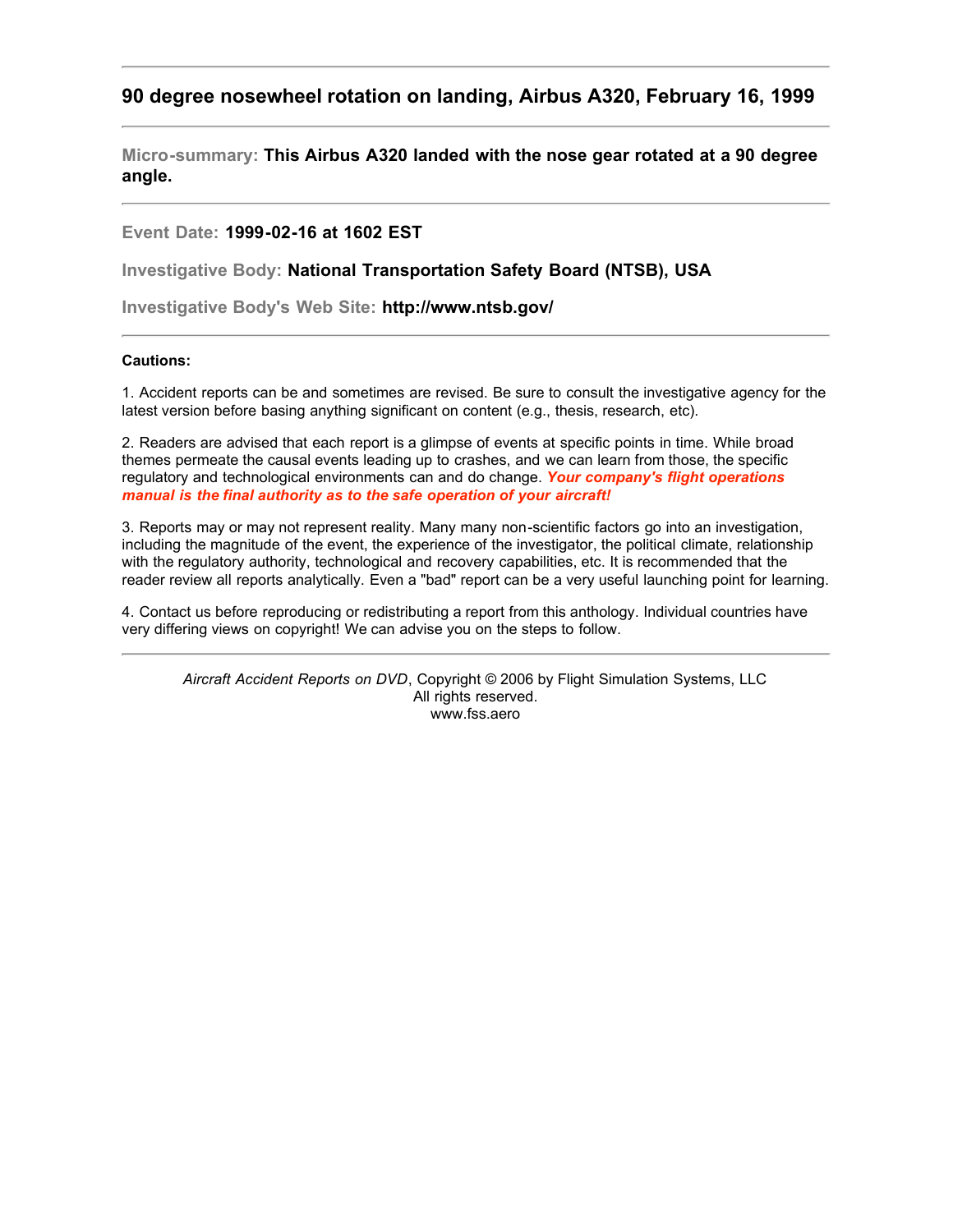| <b>National Transportation Safety Board</b>                                                                                                                                                                                                                                                                                                                                                                                                                                                                                                                                                                                                      |                                                                                                                                                                                                        | NTSB ID: NYC99IA062<br>Aircraft Registration Number: N628AW |           |                                  |                       |                            |          |                  |  |  |
|--------------------------------------------------------------------------------------------------------------------------------------------------------------------------------------------------------------------------------------------------------------------------------------------------------------------------------------------------------------------------------------------------------------------------------------------------------------------------------------------------------------------------------------------------------------------------------------------------------------------------------------------------|--------------------------------------------------------------------------------------------------------------------------------------------------------------------------------------------------------|-------------------------------------------------------------|-----------|----------------------------------|-----------------------|----------------------------|----------|------------------|--|--|
| <b>FACTUAL REPORT</b>                                                                                                                                                                                                                                                                                                                                                                                                                                                                                                                                                                                                                            |                                                                                                                                                                                                        | Occurrence Date: 02/16/1999                                 |           |                                  |                       | Most Critical Injury: None |          |                  |  |  |
| <b>AVIATION</b><br>ETYBON                                                                                                                                                                                                                                                                                                                                                                                                                                                                                                                                                                                                                        |                                                                                                                                                                                                        | Occurrence Type: Incident                                   |           |                                  | Investigated By: NTSB |                            |          |                  |  |  |
| Location/Time                                                                                                                                                                                                                                                                                                                                                                                                                                                                                                                                                                                                                                    |                                                                                                                                                                                                        |                                                             |           |                                  |                       |                            |          |                  |  |  |
| <b>Nearest City/Place</b>                                                                                                                                                                                                                                                                                                                                                                                                                                                                                                                                                                                                                        | <b>State</b>                                                                                                                                                                                           | Zip Code                                                    |           |                                  |                       |                            |          |                  |  |  |
| <b>COLUMBUS</b>                                                                                                                                                                                                                                                                                                                                                                                                                                                                                                                                                                                                                                  | OH                                                                                                                                                                                                     | 43219                                                       |           | 1602                             |                       | <b>EST</b>                 |          |                  |  |  |
| Airport Proximity: On Airport                                                                                                                                                                                                                                                                                                                                                                                                                                                                                                                                                                                                                    |                                                                                                                                                                                                        | Distance From Landing Facility:<br>Direction From Airport:  |           |                                  |                       |                            |          |                  |  |  |
| <b>Aircraft Information Summary</b>                                                                                                                                                                                                                                                                                                                                                                                                                                                                                                                                                                                                              |                                                                                                                                                                                                        |                                                             |           |                                  |                       |                            |          |                  |  |  |
| Model/Series<br>Aircraft Manufacturer                                                                                                                                                                                                                                                                                                                                                                                                                                                                                                                                                                                                            |                                                                                                                                                                                                        |                                                             |           |                                  |                       |                            |          | Type of Aircraft |  |  |
| Airbus Industrie                                                                                                                                                                                                                                                                                                                                                                                                                                                                                                                                                                                                                                 |                                                                                                                                                                                                        |                                                             | A-320-231 |                                  |                       |                            | Airplane |                  |  |  |
| Sightseeing Flight: No                                                                                                                                                                                                                                                                                                                                                                                                                                                                                                                                                                                                                           |                                                                                                                                                                                                        |                                                             |           | Air Medical Transport Flight: No |                       |                            |          |                  |  |  |
| Narrative                                                                                                                                                                                                                                                                                                                                                                                                                                                                                                                                                                                                                                        |                                                                                                                                                                                                        |                                                             |           |                                  |                       |                            |          |                  |  |  |
| On February 16, 1999, at 1602 Eastern Standard Time, an Airbus A-320-231, N628AW, operated by<br>America West Airlines as flight 2811, received minor damage when it landed at Port Columbus<br>International Airport (CMH), Columbus, Ohio, with the nose wheels rotated 90 degrees.<br>There were<br>no injuries to the 2 certificated pilots, 3 flight attendants and 26 passengers. Visual<br>meteorological conditions prevailed for the scheduled passenger flight which had departed from<br>Newark (EWR), New Jersey, about 1404. Flight 2811 was operated on an instrument flight rules<br>flight plan conducted under 14 CFR Part 121. |                                                                                                                                                                                                        |                                                             |           |                                  |                       |                            |          |                  |  |  |
| According to statements from the flight crew, flight 2811 was uneventful until the landing gear was<br>lowered prior to landing at CMH. After the landing gear was extended to the down-and-locked<br>position, the flight crew received indications of dual landing gear control and interface unit<br>(LGCIU) faults.                                                                                                                                                                                                                                                                                                                          |                                                                                                                                                                                                        |                                                             |           |                                  |                       |                            |          |                  |  |  |
| The flight crew entered into a holding pattern and attempted to troubleshoot the faults; however,<br>they were unable to determine the source of the problem. The flight crew then prepared for a<br>landing at CMH, with nosewheel steering and thrust reversers inoperative due to the faults. During<br>the final approach, at the flight crew's request, the control tower performed a visual check of the<br>landing gear, which revealed that the nosewheels were rotated about 90 degrees.                                                                                                                                                |                                                                                                                                                                                                        |                                                             |           |                                  |                       |                            |          |                  |  |  |
| The flight crew then initiated a missed approach and declared an emergency. The cabin crew was<br>notified of an impending emergency landing, and the cabin and passengers were prepared for the<br>The captain initiated the approach, and described the touchdown as soft. The airplane<br>landing.<br>stopped on the 10,250-foot-long runway with about 2,500 feet of runway remaining. Damage was<br>limited to the nose landing gear tires and rims.                                                                                                                                                                                        |                                                                                                                                                                                                        |                                                             |           |                                  |                       |                            |          |                  |  |  |
| The captain reported that after landing, he noticed smoke was drifting up on the right side of the<br>He said he attempted to contact the control tower and confirm if a fire was present, but<br>airplane.<br>was unable due to frequency congestion. He then initiated an emergency evacuation using the left<br>and right side overwing exits.                                                                                                                                                                                                                                                                                                |                                                                                                                                                                                                        |                                                             |           |                                  |                       |                            |          |                  |  |  |
| A review of the air/ground communications, as recorded by the Columbus Air Traffic Control Tower,<br>did not reveal a congested frequency when the emergency evacuation was initiated.                                                                                                                                                                                                                                                                                                                                                                                                                                                           |                                                                                                                                                                                                        |                                                             |           |                                  |                       |                            |          |                  |  |  |
| According to Airbus, nose wheel steering was hydraulically actuated through either the cockpit<br>tiller and/or the rudder pedals.                                                                                                                                                                                                                                                                                                                                                                                                                                                                                                               |                                                                                                                                                                                                        |                                                             |           |                                  |                       |                            |          |                  |  |  |
| was successful.                                                                                                                                                                                                                                                                                                                                                                                                                                                                                                                                                                                                                                  | A post-incident visual inspection of the nose landing gear assembly revealed no anomalies.<br>The<br>steering control module was replaced, and a subsequent functional check of the nosewheel steering |                                                             |           |                                  |                       |                            |          |                  |  |  |
|                                                                                                                                                                                                                                                                                                                                                                                                                                                                                                                                                                                                                                                  |                                                                                                                                                                                                        |                                                             |           |                                  |                       |                            |          |                  |  |  |
|                                                                                                                                                                                                                                                                                                                                                                                                                                                                                                                                                                                                                                                  |                                                                                                                                                                                                        |                                                             |           | FACTUAL REPORT - AVIATION        |                       |                            |          | Page 1           |  |  |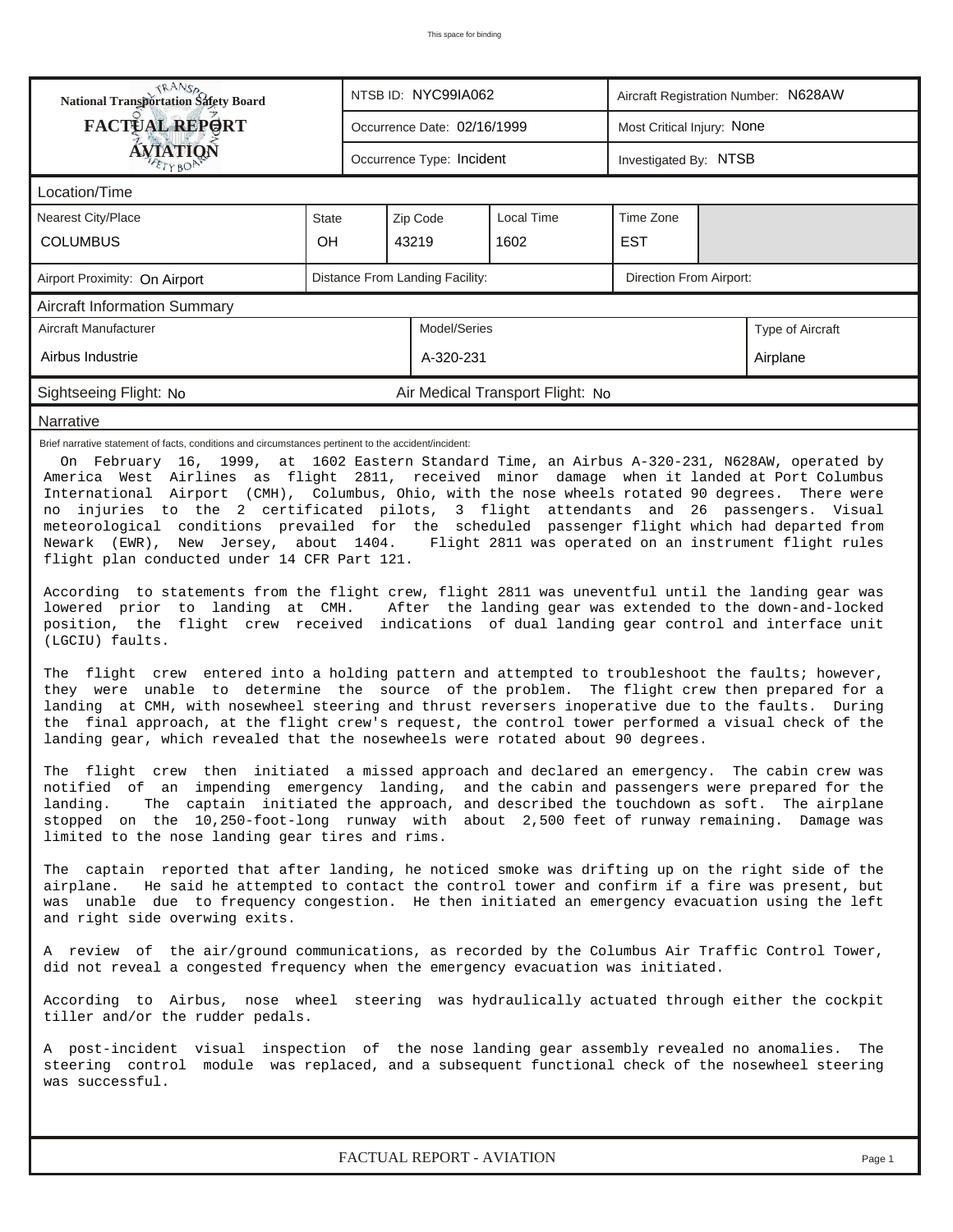| <b>National Transportation Safety Board</b> | NTSB ID: NYC99IA062         |  |
|---------------------------------------------|-----------------------------|--|
| <b>FACTUAL REPORT</b>                       | Occurrence Date: 02/16/1999 |  |
|                                             | Occurrence Type: Incident   |  |

## *Narrative (Continued)*

The steering control module was a sealed unit, opened only during overhaul, with no specified overhaul time, and had accumulated 3,860 hours since last overhauled on March 3, 1998. It was shipped to Messier-Bugatti, the manufacturer, and examined under the supervision of the French Bureau Enquetes Accidents (BEA). The examination revealed that the external hydraulic O-ring seals on the steering control module's selector valve were extruded (distorted out of the seal's groove). A small offset was found in the steering control valve.

Airbus further reported that while the offset would have been measurable, it would not have been noticeable under normal operations. Additionally, during landing gear extension, the brake and steering control unit (BSCU) would have been energized and hydraulic pressure would have been directed toward the steering servo valve. The BSCU would have then commanded a small rotation of the nose wheel to check for proper movement. Any disagreement between the commanded position and actual position of the nose wheel would have deactivated the nose wheel steering. However, if hydraulic pressure had bypassed the steering control valve, there would have been continued pressurization to the servo valve, and because of the servo valve's inherent offset, in-flight rotation of the nose wheels.

Procedures existed for removal of hydraulic pressure from the steering control module. However, once the nosewheel strut had deflected 90 degrees, the centering cam would have been rotated to a flat area, and would have been incapable of overriding the 3,000 PSI hydraulic system, and returning the nose wheels to a centered position.

Documents from Airbus indicated there have been three similar incidents in which A320 airplanes landed with the nose wheels rotated about 90 degrees. Examination of the steering control modules on two of the airplanes revealed extrusion of the selector valve's external seals similar to that found on N628AW. Airbus had attributed the extrusion failures to the lack of a backup seal or the effects of aging on the seals. As a result of these incidents, Airbus issued Service Bulletin (SB) A320-32-1197 on October 8, 1998, to recommend replacement of the external seals on the steering control module's selector valve on A320 and A321 airplanes within 18 months of the SB's issuance.

At the time of the incident, neither the French Direction General de l'Aviation Civile (DGAC), or the Federal Aviation Administration (FAA), had adopted the service bulletin as an airworthiness directive. The operator was not required to comply with the service bulletin, and had not complied with it.

On March 24, 1999, the DGAC issued Airworthiness Directive (AD) 1999-124-129(B) to require compliance with the SB. On December 17, 1999, the FAA issued AD 99-23-09 which was based upon the French AD, with a 12 month time of compliance for modification of the nose wheel steering control valve.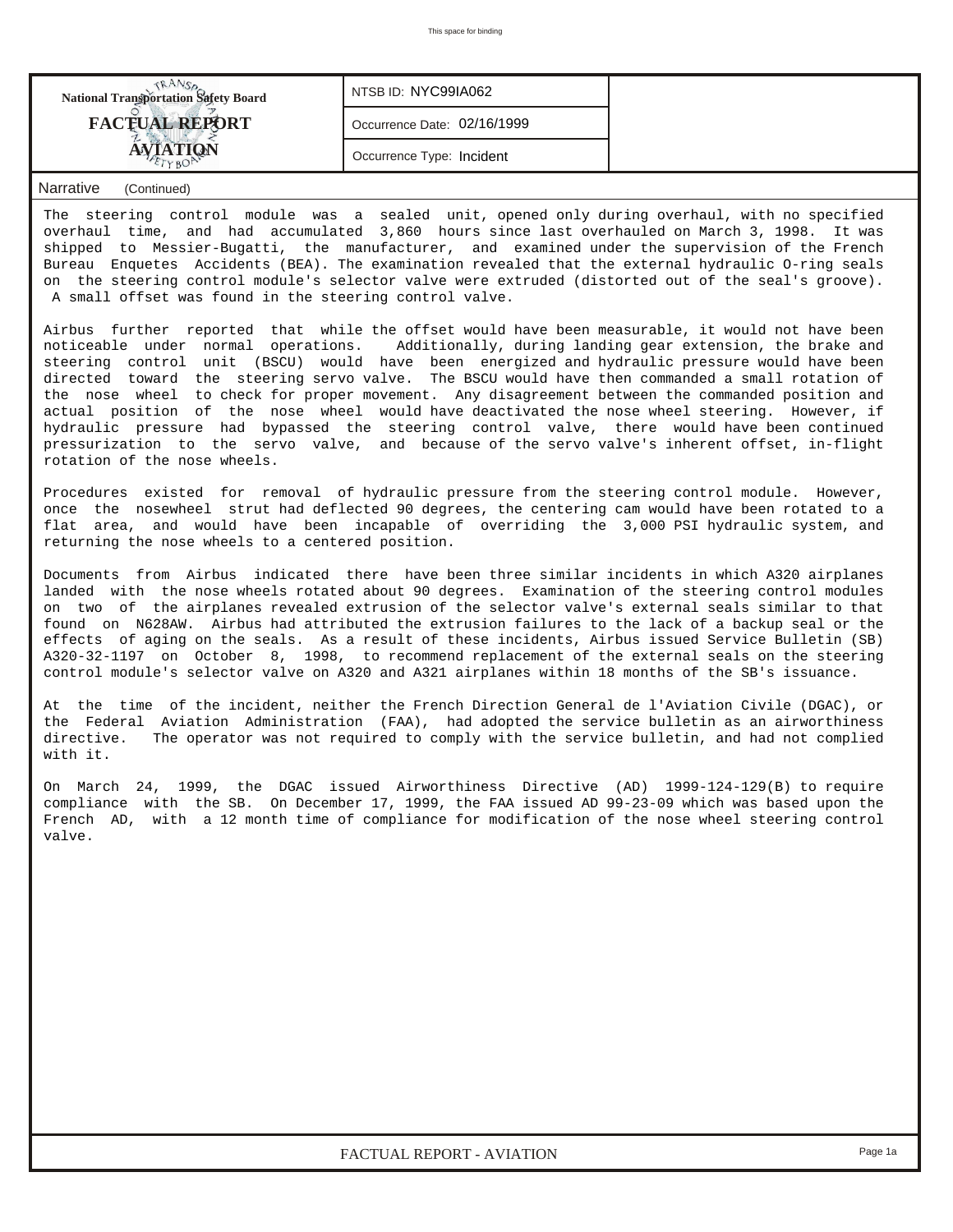| <b>National Transportation Safety Board</b>                              |                        |                                                           | NTSB ID: NYC99IA062                                                     |                           |  |                           |                                      |                   |                           |                      |              |  |
|--------------------------------------------------------------------------|------------------------|-----------------------------------------------------------|-------------------------------------------------------------------------|---------------------------|--|---------------------------|--------------------------------------|-------------------|---------------------------|----------------------|--------------|--|
| <b>FACTUAL REPORT</b>                                                    |                        | Occurrence Date: 02/16/1999                               |                                                                         |                           |  |                           |                                      |                   |                           |                      |              |  |
| <b>AVIATION</b>                                                          |                        |                                                           |                                                                         | Occurrence Type: Incident |  |                           |                                      |                   |                           |                      |              |  |
| Landing Facility/Approach Information                                    |                        |                                                           |                                                                         |                           |  |                           |                                      |                   |                           |                      |              |  |
| <b>Airport Name</b>                                                      |                        |                                                           | Runway Used<br>Airport ID:<br>Runway Length<br><b>Airport Elevation</b> |                           |  |                           |                                      |                   |                           |                      | Runway Width |  |
| PORT COLUMBUS INTL ARPT                                                  |                        | <b>CMH</b>                                                |                                                                         | 815 Ft. MSL               |  | 28L                       |                                      | 10250             |                           | 150                  |              |  |
| Runway Surface Type: Asphalt                                             |                        |                                                           |                                                                         |                           |  |                           |                                      |                   |                           |                      |              |  |
| Runway Surface Condition: Dry                                            |                        |                                                           |                                                                         |                           |  |                           |                                      |                   |                           |                      |              |  |
| Type Instrument Approach: Visual                                         |                        |                                                           |                                                                         |                           |  |                           |                                      |                   |                           |                      |              |  |
| VFR Approach/Landing: None                                               |                        |                                                           |                                                                         |                           |  |                           |                                      |                   |                           |                      |              |  |
| Aircraft Information                                                     |                        |                                                           |                                                                         |                           |  |                           |                                      |                   |                           |                      |              |  |
| Aircraft Manufacturer<br>Airbus Industrie                                |                        |                                                           | Model/Series<br>A-320-231                                               |                           |  |                           |                                      |                   | 67                        | Serial Number        |              |  |
| Airworthiness Certificate(s): Transport                                  |                        |                                                           |                                                                         |                           |  |                           |                                      |                   |                           |                      |              |  |
| Landing Gear Type: Retractable - Tricycle                                |                        |                                                           |                                                                         |                           |  |                           |                                      |                   |                           |                      |              |  |
| Homebuilt Aircraft? No                                                   | Number of Seats: 154   |                                                           | Certified Max Gross Wt.<br>162068 LBS                                   |                           |  |                           |                                      |                   |                           | Number of Engines: 2 |              |  |
| Engine Type:<br>Turbo Fan                                                |                        | Int'l Aero En                                             | Engine Manufacturer:                                                    |                           |  | Model/Series:<br>V2500-A1 |                                      |                   | Rated Power:<br>24800 LBS |                      |              |  |
| - Aircraft Inspection Information                                        |                        |                                                           |                                                                         |                           |  |                           |                                      |                   |                           |                      |              |  |
| Type of Last Inspection                                                  |                        | Date of Last Inspection<br>Time Since Last Inspection     |                                                                         |                           |  |                           |                                      |                   |                           | Airframe Total Time  |              |  |
| <b>Continuous Airworthiness</b>                                          |                        |                                                           | 18 Hours<br>02/1999                                                     |                           |  |                           |                                      |                   |                           |                      | 28404 Hours  |  |
| - Emergency Locator Transmitter (ELT) Information                        |                        |                                                           |                                                                         |                           |  |                           |                                      |                   |                           |                      |              |  |
| ELT Installed? No                                                        | <b>ELT Operated?</b>   |                                                           |                                                                         |                           |  |                           | ELT Aided in Locating Accident Site? |                   |                           |                      |              |  |
| Owner/Operator Information                                               |                        |                                                           |                                                                         |                           |  |                           |                                      |                   |                           |                      |              |  |
| Registered Aircraft Owner                                                |                        |                                                           | <b>Street Address</b>                                                   | RODNEY SQUARE NORTH       |  |                           |                                      |                   |                           |                      |              |  |
| WILMINGTON TRUST CO.                                                     |                        |                                                           | <b>State</b><br>City                                                    |                           |  |                           |                                      |                   |                           |                      | Zip Code     |  |
|                                                                          |                        | DE<br>19898<br><b>WILMINGTON</b><br><b>Street Address</b> |                                                                         |                           |  |                           |                                      |                   |                           |                      |              |  |
| <b>Operator of Aircraft</b>                                              |                        |                                                           |                                                                         |                           |  |                           | 4000 EAST SKY HARBOR BLVD            |                   |                           |                      |              |  |
| AMERICA WEST AIRLINES                                                    | City<br><b>PHOENIX</b> |                                                           |                                                                         |                           |  |                           | <b>State</b><br>AZ                   | Zip Code<br>85034 |                           |                      |              |  |
| <b>Operator Does Business As:</b>                                        |                        |                                                           |                                                                         |                           |  |                           | Operator Designator Code: AWXA       |                   |                           |                      |              |  |
| - Type of U.S. Certificate(s) Held:                                      |                        |                                                           |                                                                         |                           |  |                           |                                      |                   |                           |                      |              |  |
| Air Carrier Operating Certificate(s): Flag Carrier/Domestic              |                        |                                                           |                                                                         |                           |  |                           |                                      |                   |                           |                      |              |  |
| Operating Certificate:                                                   |                        |                                                           |                                                                         | Operator Certificate:     |  |                           |                                      |                   |                           |                      |              |  |
| Regulation Flight Conducted Under: Part 121: Air Carrier                 |                        |                                                           |                                                                         |                           |  |                           |                                      |                   |                           |                      |              |  |
| Type of Flight Operation Conducted: Scheduled; Domestic; Passenger/Cargo |                        |                                                           |                                                                         |                           |  |                           |                                      |                   |                           |                      |              |  |
|                                                                          |                        |                                                           |                                                                         | FACTUAL REPORT - AVIATION |  |                           |                                      |                   |                           |                      | Page 2       |  |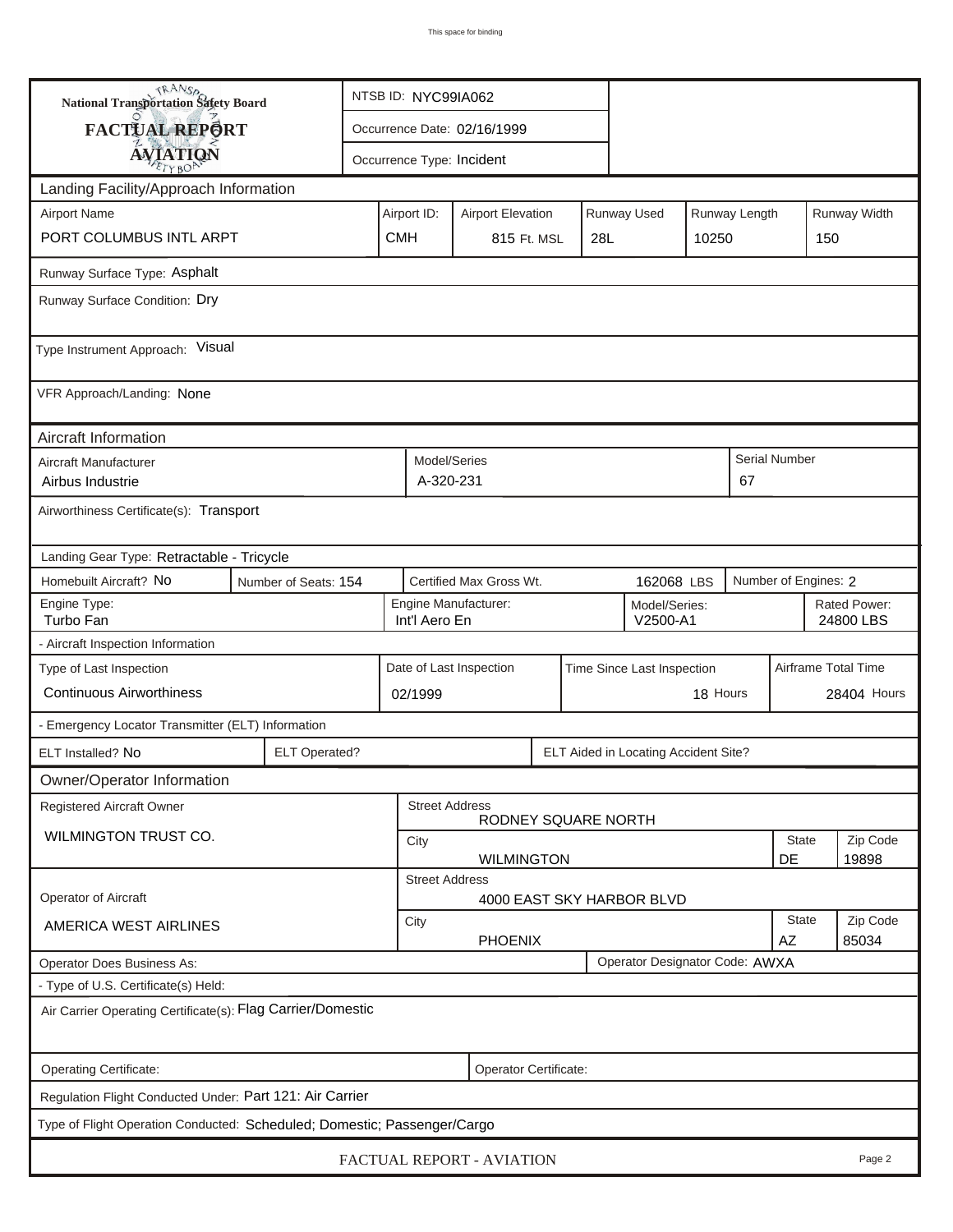| <b>National Transportation Safety Board</b><br>NTSB ID: NYC99IA062                           |                                                             |                       |                        |                                                      |                                  |         |              |  |                                        |                    |            |                |                                    |                     |  |
|----------------------------------------------------------------------------------------------|-------------------------------------------------------------|-----------------------|------------------------|------------------------------------------------------|----------------------------------|---------|--------------|--|----------------------------------------|--------------------|------------|----------------|------------------------------------|---------------------|--|
|                                                                                              | FACTUAL REPORT<br>Occurrence Date: 02/16/1999               |                       |                        |                                                      |                                  |         |              |  |                                        |                    |            |                |                                    |                     |  |
|                                                                                              | <b>AVIATION</b><br>Occurrence Type: Incident                |                       |                        |                                                      |                                  |         |              |  |                                        |                    |            |                |                                    |                     |  |
| <b>First Pilot Information</b>                                                               |                                                             |                       |                        |                                                      |                                  |         |              |  |                                        |                    |            |                |                                    |                     |  |
| Name                                                                                         |                                                             |                       |                        |                                                      |                                  | City    |              |  |                                        |                    | State      |                | Date of Birth                      | Age                 |  |
| On File                                                                                      |                                                             |                       |                        |                                                      |                                  | On File |              |  |                                        |                    | On File    |                |                                    |                     |  |
|                                                                                              |                                                             |                       |                        |                                                      |                                  |         |              |  |                                        |                    |            |                |                                    | 43                  |  |
| Sex: M<br>Seat Occupied: Left<br>Principal Profession: Civilian Pilot<br>Certificate Number: |                                                             |                       |                        |                                                      |                                  |         |              |  |                                        |                    |            |                |                                    |                     |  |
| Airline Transport<br>Certificate(s):                                                         |                                                             |                       |                        |                                                      |                                  |         |              |  |                                        |                    |            |                |                                    |                     |  |
| Airplane Rating(s):<br>Multi-engine Land; Single-engine Land                                 |                                                             |                       |                        |                                                      |                                  |         |              |  |                                        |                    |            |                |                                    |                     |  |
| Rotorcraft/Glider/LTA: None                                                                  |                                                             |                       |                        |                                                      |                                  |         |              |  |                                        |                    |            |                |                                    |                     |  |
|                                                                                              | Instrument Rating(s):                                       |                       |                        |                                                      |                                  |         |              |  |                                        |                    |            |                |                                    |                     |  |
| Airplane<br>None<br>Instructor Rating(s):                                                    |                                                             |                       |                        |                                                      |                                  |         |              |  |                                        |                    |            |                |                                    |                     |  |
|                                                                                              | Type Rating/Endorsement for Accident/Incident Aircraft? Yes |                       |                        |                                                      |                                  |         |              |  | <b>Current Biennial Flight Review?</b> |                    |            |                |                                    |                     |  |
|                                                                                              | Medical Cert.: Class 1                                      |                       |                        | Medical Cert. Status: Valid Medical--no waivers/lim. |                                  |         |              |  |                                        |                    |            |                | Date of Last Medical Exam: 10/1998 |                     |  |
|                                                                                              |                                                             |                       |                        |                                                      |                                  |         |              |  |                                        |                    |            |                |                                    |                     |  |
| - Flight Time Matrix                                                                         |                                                             | All A/C               | This Make<br>and Model | Airplane<br>Single Engine                            | Airplane<br>Night<br>Mult-Engine |         |              |  | Instrument<br>Simulated<br>Actual      |                    | Rotorcraft |                | Glider                             | Lighter<br>Than Air |  |
| <b>Total Time</b>                                                                            |                                                             | 10850                 |                        |                                                      |                                  |         |              |  |                                        |                    |            |                |                                    |                     |  |
|                                                                                              | Pilot In Command(PIC)                                       | 6000                  | 1100                   |                                                      |                                  |         |              |  |                                        |                    |            |                |                                    |                     |  |
| Instructor                                                                                   |                                                             |                       |                        |                                                      |                                  |         |              |  |                                        |                    |            |                |                                    |                     |  |
| Last 90 Days                                                                                 |                                                             | 141                   | 141                    |                                                      |                                  |         |              |  |                                        |                    |            |                |                                    |                     |  |
| Last 30 Days<br>Last 24 Hours                                                                |                                                             | 47<br>$6\phantom{1}6$ | 47<br>6                |                                                      |                                  |         |              |  |                                        |                    |            |                |                                    |                     |  |
|                                                                                              |                                                             |                       |                        |                                                      |                                  |         |              |  |                                        |                    |            |                | Second Pilot? Yes                  |                     |  |
| Seatbelt Used? Yes                                                                           |                                                             |                       |                        | Shoulder Harness Used? Yes                           |                                  |         |              |  | Toxicology Performed? No               |                    |            |                |                                    |                     |  |
|                                                                                              |                                                             |                       |                        |                                                      |                                  |         |              |  |                                        |                    |            |                |                                    |                     |  |
|                                                                                              | Flight Plan/Itinerary                                       |                       |                        |                                                      |                                  |         |              |  |                                        |                    |            |                |                                    |                     |  |
|                                                                                              | Type of Flight Plan Filed: IFR                              |                       |                        |                                                      |                                  |         |              |  |                                        |                    |            |                |                                    |                     |  |
| Departure Point                                                                              |                                                             |                       |                        |                                                      |                                  |         | <b>State</b> |  |                                        | Airport Identifier |            | Departure Time |                                    | Time Zone           |  |
| <b>NEWARK</b>                                                                                |                                                             |                       |                        |                                                      |                                  |         | <b>NJ</b>    |  | <b>EWR</b>                             |                    |            | 1404           |                                    | <b>EST</b>          |  |
| <b>Destination</b>                                                                           |                                                             |                       |                        |                                                      |                                  |         | <b>State</b> |  | Airport Identifier                     |                    |            |                |                                    |                     |  |
| Same as Accident/Incident Location                                                           |                                                             |                       |                        |                                                      |                                  |         | <b>CMH</b>   |  |                                        |                    |            |                |                                    |                     |  |
| Type of Clearance: IFR                                                                       |                                                             |                       |                        |                                                      |                                  |         |              |  |                                        |                    |            |                |                                    |                     |  |
| Type of Airspace: Class C                                                                    |                                                             |                       |                        |                                                      |                                  |         |              |  |                                        |                    |            |                |                                    |                     |  |
|                                                                                              | Weather Information                                         |                       |                        |                                                      |                                  |         |              |  |                                        |                    |            |                |                                    |                     |  |
|                                                                                              |                                                             |                       |                        |                                                      |                                  |         |              |  |                                        |                    |            |                |                                    |                     |  |
|                                                                                              | Source of Briefing:<br>Company                              |                       |                        |                                                      |                                  |         |              |  |                                        |                    |            |                |                                    |                     |  |
| Method of Briefing:                                                                          |                                                             |                       |                        |                                                      |                                  |         |              |  |                                        |                    |            |                |                                    |                     |  |
|                                                                                              |                                                             |                       |                        | FACTUAL REPORT - AVIATION                            |                                  |         |              |  |                                        |                    |            |                |                                    | Page 3              |  |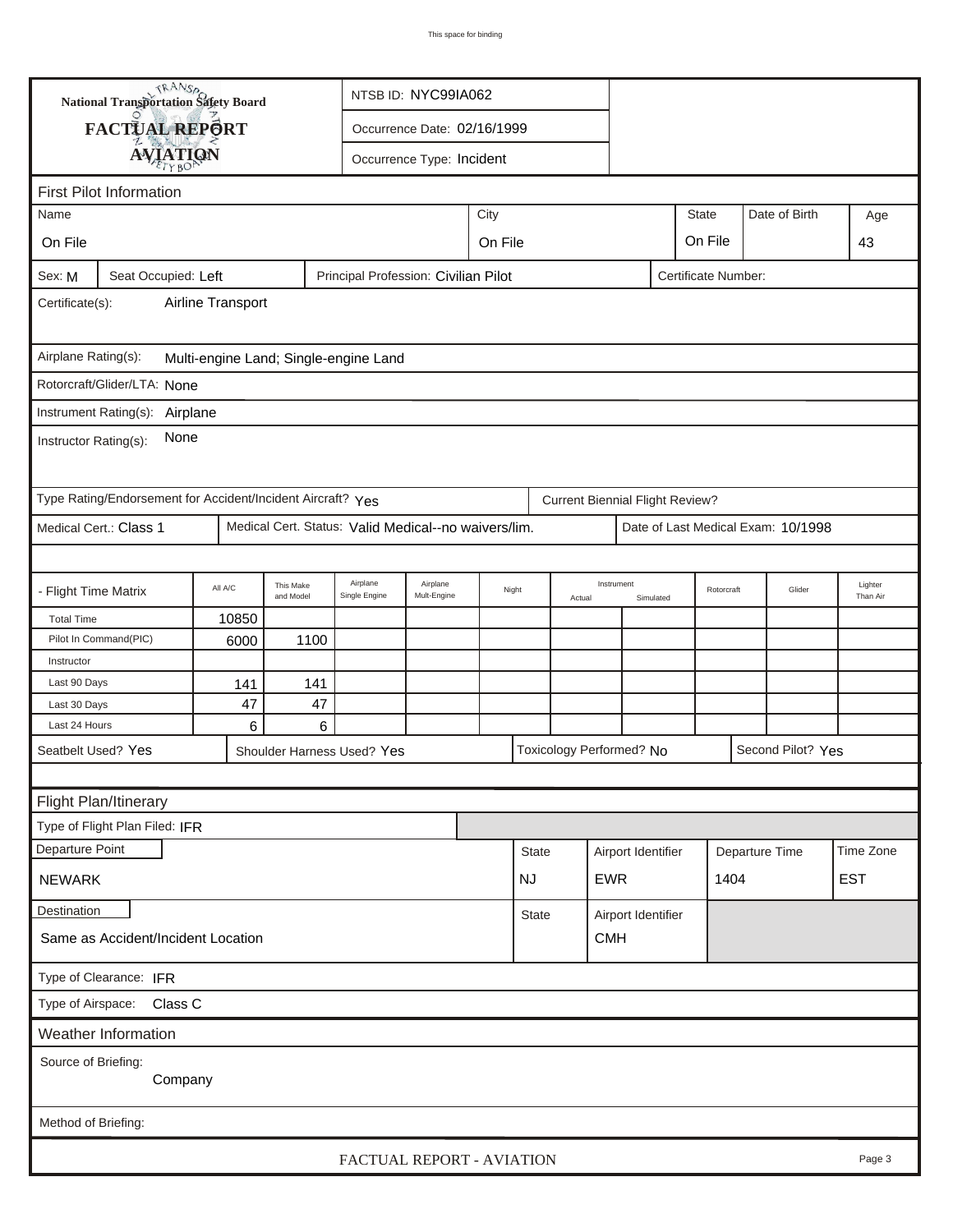| <b>National Transportation Safety Board</b> |                                           |                  |                             |                           | NTSB ID: NYC99IA062 |                                     |    |                                                       |  |                   |                              |             |
|---------------------------------------------|-------------------------------------------|------------------|-----------------------------|---------------------------|---------------------|-------------------------------------|----|-------------------------------------------------------|--|-------------------|------------------------------|-------------|
|                                             | FACTUAL REPORT                            |                  | Occurrence Date: 02/16/1999 |                           |                     |                                     |    |                                                       |  |                   |                              |             |
|                                             | <b>AVIATION</b>                           |                  |                             | Occurrence Type: Incident |                     |                                     |    |                                                       |  |                   |                              |             |
| Weather Information                         |                                           |                  |                             |                           |                     |                                     |    |                                                       |  |                   |                              |             |
| WOF ID                                      | <b>Observation Time</b>                   | Time Zone        |                             | <b>WOF Elevation</b>      |                     | WOF Distance From Accident Site     |    |                                                       |  |                   | Direction From Accident Site |             |
|                                             |                                           |                  |                             |                           |                     |                                     |    |                                                       |  |                   |                              |             |
| <b>CMH</b>                                  | 1550                                      | <b>EST</b>       |                             | 815 Ft. MSL               |                     |                                     |    | 0 NM                                                  |  |                   |                              | 0 Deg. Mag. |
|                                             | Sky/Lowest Cloud Condition: Scattered     |                  |                             |                           |                     | 5500 Ft. AGL                        |    | Condition of Light: Day                               |  |                   |                              |             |
|                                             | Lowest Ceiling: None                      |                  |                             | 0 Ft. AGL                 | Visibility:         |                                     | 10 | <b>SM</b>                                             |  | Altimeter:        | 29.00                        | "Hg         |
| Temperature:                                | 15 °C                                     | Dew Point:       |                             | $6^{\circ}$ C             | Wind Direction: 210 |                                     |    |                                                       |  | Density Altitude: |                              | Ft.         |
| Wind Speed: 16                              |                                           | Gusts:           |                             |                           |                     |                                     |    | Weather Condtions at Accident Site: Visual Conditions |  |                   |                              |             |
| Visibility (RVR):                           | 0<br>Ft.                                  | Visibility (RVV) |                             | 0<br>SM                   |                     | Intensity of Precipitation: Unknown |    |                                                       |  |                   |                              |             |
|                                             | Restrictions to Visibility: None          |                  |                             |                           |                     |                                     |    |                                                       |  |                   |                              |             |
|                                             |                                           |                  |                             |                           |                     |                                     |    |                                                       |  |                   |                              |             |
| Type of Precipitation:                      | None                                      |                  |                             |                           |                     |                                     |    |                                                       |  |                   |                              |             |
|                                             |                                           |                  |                             |                           |                     |                                     |    |                                                       |  |                   |                              |             |
|                                             | <b>Accident Information</b>               |                  |                             |                           |                     |                                     |    |                                                       |  |                   |                              |             |
|                                             | Aircraft Damage: Minor                    |                  |                             | Aircraft Fire: None       |                     |                                     |    | Aircraft Explosion None                               |  |                   |                              |             |
|                                             | Classification: U.S. Registered/U.S. Soil |                  |                             |                           |                     |                                     |    |                                                       |  |                   |                              |             |
|                                             | - Injury Summary Matrix                   | Fatal            | Serious                     | Minor                     | None                | <b>TOTAL</b>                        |    |                                                       |  |                   |                              |             |
| <b>First Pilot</b>                          |                                           |                  |                             |                           | 1                   | 1                                   |    |                                                       |  |                   |                              |             |
| Second Pilot                                |                                           |                  |                             |                           | 1                   | 1                                   |    |                                                       |  |                   |                              |             |
| <b>Student Pilot</b>                        |                                           |                  |                             |                           |                     |                                     |    |                                                       |  |                   |                              |             |
|                                             | Flight Instructor                         |                  |                             |                           |                     |                                     |    |                                                       |  |                   |                              |             |
| <b>Check Pilot</b>                          |                                           |                  |                             |                           |                     |                                     |    |                                                       |  |                   |                              |             |
|                                             | <b>Flight Engineer</b>                    |                  |                             |                           |                     |                                     |    |                                                       |  |                   |                              |             |
|                                             | Cabin Attendants                          |                  |                             |                           | 31                  | 3                                   |    |                                                       |  |                   |                              |             |
| Other Crew                                  |                                           |                  |                             |                           |                     |                                     |    |                                                       |  |                   |                              |             |
| Passengers                                  |                                           |                  |                             |                           | 26                  | 26                                  |    |                                                       |  |                   |                              |             |
| - TOTAL ABOARD -                            |                                           |                  |                             |                           | 31                  | 31                                  |    |                                                       |  |                   |                              |             |
| Other Ground                                |                                           | 0                | $\overline{0}$              | 0                         |                     | $\overline{0}$                      |    |                                                       |  |                   |                              |             |
|                                             | - GRAND TOTAL -                           | 0                | $\Omega$                    | 0                         | 31                  | 31                                  |    |                                                       |  |                   |                              |             |
|                                             |                                           |                  |                             |                           |                     |                                     |    |                                                       |  |                   |                              |             |
|                                             |                                           |                  |                             | FACTUAL REPORT - AVIATION |                     |                                     |    |                                                       |  |                   |                              | Page 4      |